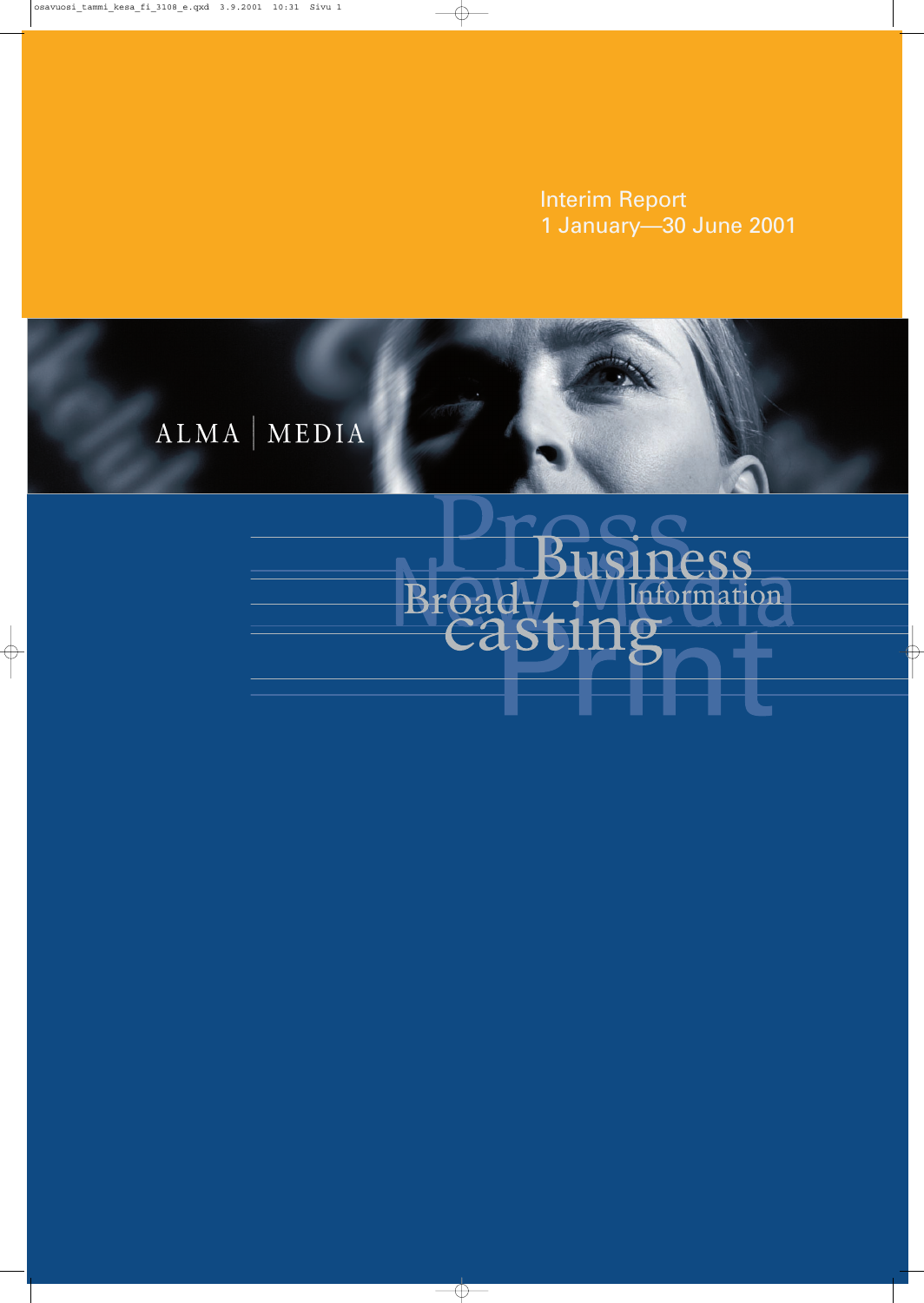

# Alma Media's Interim Report January—June 2001

Consolidated net sales totalled 1,458 MFIM, 245 MEUR (1,448 MFIM, 244 MEUR). The Group's operating profit was 15 MFIM, 3 MEUR (73 MFIM, 12 MEUR). The decrease in operating profit was caused by reduced revenues from sales of advertising time by MTV3 Channel and a rise in programme costs, as well as higher investments in the New Media business area and digital television compared to the same period last year. The Group's full-year operating profit will be well below last year.

**Exercise** Economic growth in Finland has slowed down noticeably. According to preliminary data released by Ad Facts Ltd, the volume of media advertising in Finland was a good 2 % lower between January and June 2001 than in the same period last year. Television advertising fell almost 9 % and newspaper advertising 2 %.

■ The afternoon newspaper market grew almost 4 %. Iltalehti's circulation was audited on 9 August 2001. Iltalehti's weekday circulation rose 8.4 % on the previous year to 132,836. The weekend edition's circulation increased 5.1 % to 165,528. Both circulation figures are alltime highs. Iltalehti's circulation income rose 20 % between January and June and the newspaper's profitability has clearly improved.

**Alpress's overall perform**ance developed positively during the period. Net sales increased 9 % and the operating profit 11 %.

 Alma Media decided to combine the cable channel TVTV! and digital channel City-TV into a single new entity called SubTV. This co-operation will save the company altogether 20 MFIM this and next year. Preparations for the launch of digital television in Finland on 27 August increased costs during the reporting period by 8 MFIM. The Group estimates that it will incur altogether 27 MFIM in costs from digital television for the whole year.

**Business Information Group** acquired a majority holding in Baltic News Service in May. Kauppalehti's circulation sales rose 3 % but advertising sales were almost 2 % lower than in the comparable period owing in particular to a decrease in recruitment advertising. Net

sales of Kauppalehti Online grew 27 %. Kauppalehti recorded an alltime high circulation of 85,147. Its circulation rose by 0.6 %.

■ The volume of television advertising also fell sharply in Sweden. Alma Media's share of its Swedish associated company TV4 AB's result was 14 (8) MFIM. The increase resulted from the Swedish parliament's decision to release TV4 AB from its obligation to pay an operating licence fee for the entire first half of the year.

 In Finland, a parliamentary committee set up by the ministry of transport and communications proposed that the operating licence fee levied on commercial channels be halved from 1 July 2002. No licence fee would be levied on digital channels. If adopted, this change will reduce Alma Media's annual expenses by some 100 MFIM.

 Alma Media acquired 33 % of Talentum Oyj's shares at the end of March. Talentum's January-June net sales totalled 366 (354) MFIM and its operating profit was 2 (91) MFIM. After goodwill amortization Talentum reduced Alma Media Group's operating profit by 3 MFIM during the second quarter.

 Alma Media Corporation sold an office and industrial property in Tampere at the end of June. The property covers a total area of 33,000 square metres, 20,000 square metres of which is leased for the Aamulehti press. Alma Media is also responsible for leasing the remaining space from the buyer. The property is currently fully leased under longterm contracts. Alma Media recorded a capital gain of 59 MFIM on the sale. The consolidated operating profit in the second quarter was 60 MFIM (50 MFIM). Operating profit includes the capital gain on the property sale.

# **Changes in Group Structure during Q2**

Alma Media raised its holding in Baltic News Service to 85 % (26 %) in May. In this interim report Baltic News Service is consolidated in the Business Information Group's figures as an associated company with an average holding of 39 %. Alprint sold its tabloid newspaper press to Pirkanmaan Lehtipaino Oy at the beginning of June.

# **Group performance during Q2**

Business conditions for Alma Media deteriorated during the second quarter. The GNP growth rate has slowed down considerably and companies have cancelled or postponed their advertising expenditure. Demand for graphic products has weakened likewise in all markets except Russia. According to preliminary data published by Ad Facts Ltd the volume of media advertising declined 2.1 % between January and June. The decline strengthened towards the end of the period since in June media advertising was 8.7 % lower than last year. Especially pronounced was the decrease in recruitment advertising.

Newspaper advertising declined 1.8 % and television advertising was down by as much as 8.6 % during the first six months. Magazine advertising increased 2.9 %, as did radio advertising by 3.3 %, cinema advertising by 38.8 % and Internet advertising by 5.7 %. Alma Media's consolidated net sales grew 1.5 % during the second quarter to 747 MFIM (736 MFIM). The increase was due to good circulation growth by Alpress, and especially by Iltalehti, and the fact that the Broadcasting business area's figures this year include the operations of Radio Nova. Net sales by the New Media business area

rose 17 %. Alprint's net sales declined almost 10 %. Alpress's second-quarter operating profit almost reached the previous year's record level despite an increase of over 10 % in paper prices, largely thanks to strong growth in Iltalehti's circulation revenues

The decrease in advertising expenditure in June was most strongly reflected in the performance of the Broadcasting and Business Information Group business areas. The decrease in television advertising and rise in programme costs reduced Broadcasting's operating profit. The Swedish associated company TV4 AB's profit contri-bution developed positively compared to the same period last year. The Group's expenses during

the second quarter totalled 66

# **Key Figures, MFIM**

|                                   | 2001<br>Q <sub>2</sub> | 2000<br>02             | 2001<br>H1 | 2000<br>H1 | 2000  |  |
|-----------------------------------|------------------------|------------------------|------------|------------|-------|--|
| Net sales                         | 747                    | 736                    | 1,458      | 1,448      | 2,880 |  |
| Operating profit                  | 60                     | 50                     | 15         | 73         | 93    |  |
| -% of net sales                   | 8.0                    | 6.8                    | 1.0        | 5.0        | 3.2   |  |
| Profit before extraordinary items | 47                     | 46                     | 0          | 74         | 70    |  |
| -% of net sales                   | 6.3                    | 6.2                    |            | 5.1        | 2.4   |  |
| Equity ratio (%)                  |                        |                        | 42         | 52         | 49    |  |
| Gearing (%)                       |                        |                        | 86         | 46         | 52    |  |
| Gross capital expenditure         | 49                     | 76                     | 450        | 134        | 222   |  |
| Full-time employees<br>on average |                        |                        | 2,813      | 2,892      | 2,887 |  |
| Earnings per share (FIM)          | 2.86                   | 2.17                   | $-0.32$    | 3.33       | 2.77  |  |
| MEUR                              | 2001<br>02             | 2000<br>Q <sub>2</sub> | 2001<br>H1 | 2000<br>H1 | 2000  |  |
| Net sales                         | 126                    | 124                    | 245        | 244        | 484   |  |
| Operating profit                  | 10                     | 8                      | 3          | 12         | 16    |  |
| Profit before extraordinary items | 8                      | 8                      | 0          | 12         | 12    |  |
| Gross capital expenditure         | 8                      | 13                     | 76         | 23         | 37    |  |
| Earnings per share (EUR)          | 0.48                   | 0.36                   | $-0.05$    | 0.56       | 0.47  |  |
|                                   |                        |                        |            |            |       |  |

## **Group Performance by business area, MFIM**

|                     | 2001           | 2000           | 2001   | 2000   | 2000   |  |
|---------------------|----------------|----------------|--------|--------|--------|--|
|                     | Q <sub>2</sub> | Q <sub>2</sub> | H1     | H1     |        |  |
| Alpress             | 320            | 294            | 625    | 571    | 1,159  |  |
| BIG                 | 65             | 68             | 132    | 128    | 252    |  |
| <b>Broadcasting</b> | 264            | 259            | 500    | 516    | 1,000  |  |
| New Media           | 28             | 24             | 55     | 46     | 95     |  |
| Alprint             | 110            | 122            | 229    | 248    | 497    |  |
| Parent company      | 24             | 23             | 48     | 46     | 92     |  |
| Intragroup sales    | $-64$          | $-54$          | $-131$ | $-107$ | $-215$ |  |
| Total               | 747            | 736            | 1,458  | 1,448  | 2,880  |  |
|                     |                |                |        |        |        |  |

## **Group Performance by business area, MEUR**

|                  | 2001<br>Q <sub>2</sub> | 2000<br>Q <sub>2</sub> | 2001<br>H1 | 2000<br>H1 | 2000  |  |
|------------------|------------------------|------------------------|------------|------------|-------|--|
| Alpress          | 54                     | 49                     | 105        | 96         | 195   |  |
| BIG              | 11                     | 11                     | 22         | 22         | 42    |  |
| Broadcasting     | 44                     | 44                     | 84         | 87         | 168   |  |
| New Media        | 5                      | 4                      | 9          | 8          | 16    |  |
| Alprint          | 19                     | 21                     | 39         | 42         | 84    |  |
| Parent company   | 4                      | 4                      | 8          | 8          | 15    |  |
| Intragroup sales | $-11$                  | -9                     | $-22$      | $-18$      | $-36$ |  |
| Total            | 126                    | 124                    | 245        | 244        | 484   |  |
|                  |                        |                        |            |            |       |  |

## **Operating profit/loss by business area, MFIM**

|                | 2001           | 2000           | 2001           | 2000     | 2000  |  |
|----------------|----------------|----------------|----------------|----------|-------|--|
|                | Q <sub>2</sub> | Q <sub>2</sub> | H1             | H1       |       |  |
| Alpress        | 43             | 46             | 73             | 66       | 145   |  |
| BIG            | 12             | 20             | 27             | 30       | 52    |  |
| Broadcasting   | 5              | 17             | $-39$          | 18       | 9     |  |
| DigiTV project | $-5$           | 0              | -8             | $\bf{0}$ | 0     |  |
| New Media      | $-23$          | $-11$          | $-46$          | $-19$    | $-59$ |  |
| Alprint        | $-17$          | $-14$          | $-27$          | $-17$    | $-29$ |  |
| Parent company | 47             | -8             | 28             | $-12$    | $-29$ |  |
| Group entries  | $-2$           | 0              | $\overline{7}$ | 7        | 4     |  |
| Total          | 60             | 50             | 15             | 73       | 93    |  |

## **Operating profit/loss by business area, MEUR**

|                     | 2001           | 2000           | 2001 | 2000 | 2000           |  |
|---------------------|----------------|----------------|------|------|----------------|--|
|                     | Q <sub>2</sub> | Q <sub>2</sub> | H1   | H1   |                |  |
| Alpress             | 7              | 8              | 12   | 11   | 24             |  |
| BIG                 | $\overline{2}$ | 3              | 5    | 5    | 9              |  |
| <b>Broadcasting</b> | 1              | 3              | $-7$ | 3    | $\overline{2}$ |  |
| DigiTV project      | $-1$           | 0              | $-1$ | 0    | 0              |  |
| New Media           | $-4$           | $-2$           | -8   | -3   | $-10$          |  |
| <b>Alprint</b>      | -3             | $-2$           | -5   | -3   | -5             |  |
| Parent company      | 8              | $-1$           | 5    | $-2$ | -5             |  |
| Group entries       | 0              | 0              | 1    | 1    | 1              |  |
| Total               | 10             | 8              | 3    | 12   | 16             |  |
|                     |                |                |      |      |                |  |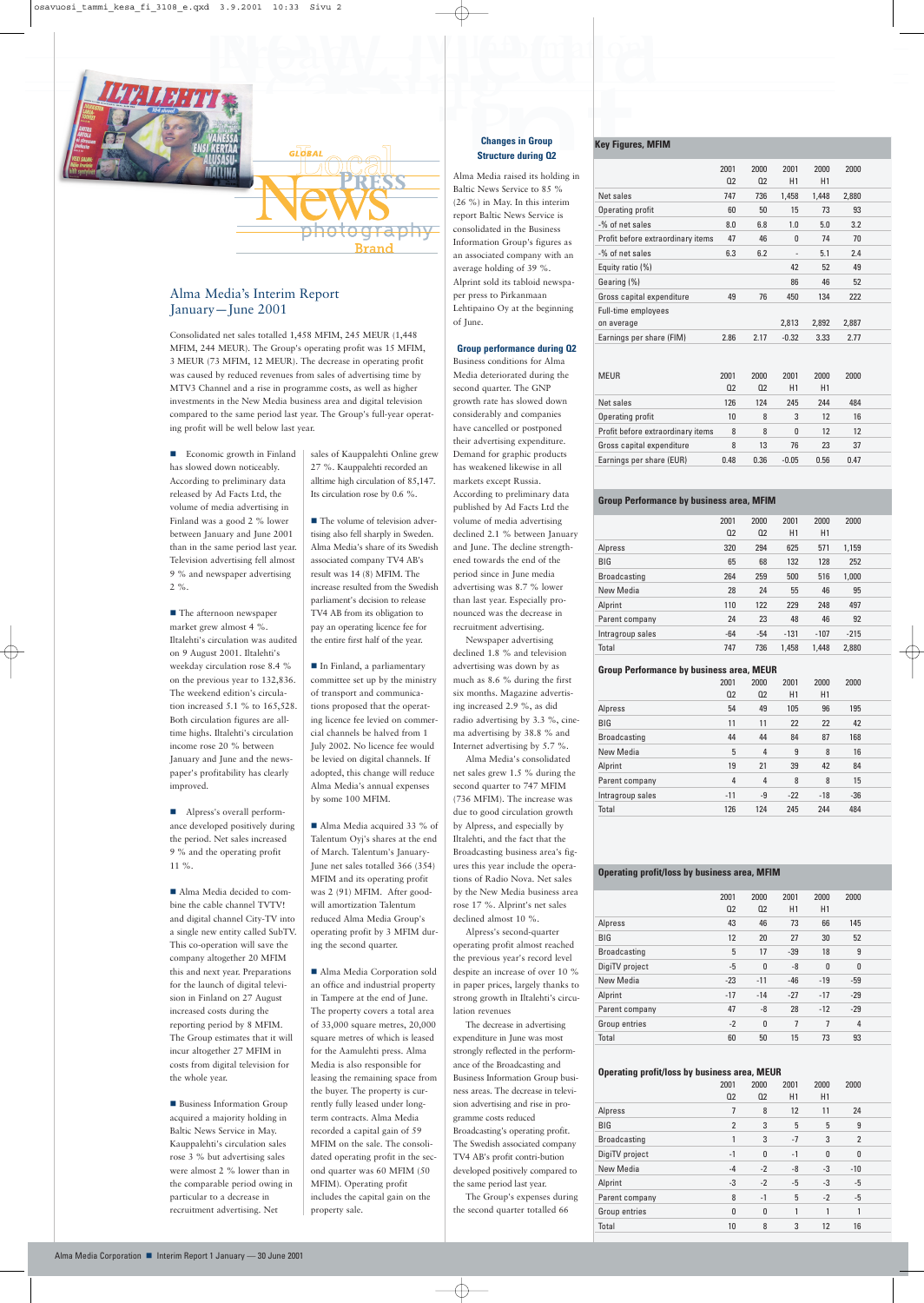MFIM, 9 % higher than in the same period last year. The most significant factors were the consolidation of Radio Nova as a subsidiary, the increase in paper prices, investments in new media projects and digital television, and a general rise in payroll costs.

#### **Alpress**

Alpress's January-June net sales totalled 625 MFIM (571 MFIM) and the operating profit was 73 MFIM (66 MFIM). Of total net sales, 45 % came from advertising, 43 % from circulation revenues and 12 % from other sales. The latter figure included 52 MFIM from printing contracts to outside customers. Net sales were boosted in particular by a 10 increase in circulation revenues, most of all in Iltalehti. The profitability of the Group's northern newspapers developed favourably as well.

Alpress was more successful in the advertising markets than on average in this sector, its advertising revenues growing by over one percent. The volume of external printing work was similarly higher than forecast. Alpress's performance was depressed by a more than 10 % increase in newsprint prices.

## **Business Information Group**

Business Information Group (BIG) comprises Kustannusosakeyhtiö Kauppalehti, Balance Consulting, Baltic News Service (85 %) and Suomen Uutislinkki Oy.

BIG's net sales amounted to 132 MFIM (128 MFIM) and the operating profit was 27 MFIM (30 MFIM). The decrease in operating profit was due to a decline in recruitment advertising in May and June, as well as to development projects started after the comparable period and a rise in labour costs.

Kauppalehti's circulation continued to show positive development. Its six-month circulation reached an all-time high of 85,147 (84,626). Circulation revenues increased by over 1 MFIM while advertising revenues declined by about the same amount. Kauppalehti Online's net sales increased 27 % to approximately 10 MFIM.

Balance Consulting's net sales slightly exceeded 2 MFIM. Baltic News Service was treated as an associated company during this period with an average holding of 39 %.

#### **Broadcasting**

The Broadcasting business area consists of MTV3 Channel, the cable channel TVTV!, Radio Nova and MTV3-Tele. Broadcasting's result also includes the Swedish TV4 AB's contribution as an associated company.

Television viewing remain at almost the same level as last year during the reporting period. Despite this, however, television lost market share in media advertising. Its market share between January and June was 20.1 % ( 21.4 %). MTV was highly successful in the competition for television viewers. MTV3 Channel's share of total viewing time was 40.5 % (40.1 %) and TVTV!'s share was 0.8 % (0.4 %). MTV3 Channel's share of prime-time viewing was 40.7 % (39.5 %). MTV3 Channel's Seitsemän (Seven o'Clock) and Kymmenen (Ten o'Clock) news broadcasts were rated the most popular in the country. The ten films that attracted the most viewers during the period were broadcast by MTV3 Channel. The Formula I races and the new adventure programmes Far Out and Suuri Seikkailu (Big Adventure) were similarly high successful among viewers.

Despite its greater share of viewing time MTV3 Channel's advertising revenues decreased 55 MFIM, which reduced the company's operating profit by approximately 40 MFIM. Broadcasting's net sales totalled 500 MFIM (516 MFIM) and the business unit recorded an operating loss of 39 MFIM (operating profit 18 MFIM). Programme costs and variable costs increased altogether 30 MFIM. Broadcasting's costcutting programme has forged ahead as planned. Annual savings from Q4 will be 35-40 MFIM.

Radio Nova's net sales rose 5 % on the previous year and its profitability improved. Nova's profitability has been particularly good during the summer months.

Net sales of MTV3-Tele, which became a subsidiary in July 2000, slightly exceeded 12 MFIM and its profitability was good.

The Swedish parliament released TV4 AB from its obligation to pay an operating licence fee for the first six months of the year, which improved the company's sixmonth result by approximately 200 MSEK. TV4 AB's contribution to Broadcasting's operating profit rose accordingly to 14 MFIM (8 MFIM). At the same time the Swedish parliament also urged the government to review the principles underlying the operating licence fee in future years.

In Finland, a parliamentary working committee appointed by the ministry of transport and communications submitted its proposal for the future funding of Yleisradio (the Finnish Broadcasting Company). Under this proposal MTV3 Channel's operating licence fee would be halved from 1 July 2002, which would mean an annual saving of approximately 100 MFIM. The proposal also recommends that the digital channels due to start broadcasting in August would not be subject to an operating licence fee.

#### **New Media**

Alma Media is the leading Internet service provider in Finland in terms of number of users. New Media's net sales increased 20 % to 55 MFIM (46 MFIM). Especially positive growth was evident in the business unit's classified services and MTV Teletext.

The business unit reported an operating loss of 46 MFIM (-19 MFIM). The main reason for the increase in operating loss was the start-up of projects after the comparable period. KCRnet Oy and Communication Base Finland Oy alone accounted for 13 MFIM of the loss. It was decided during the period to terminate the Base operation owing to its weaker than forecast performance. KCRnet's business plan will be revised.

New Media's operations are being increasingly focused on profitable activities. Its development activities will be revised at the same time. Net Media's operating loss is expected to be reduced in the fourth quarter and its operations are forecast to return a profit in 2002.

#### **Digital TV**

Alma Media will begin digital TV transmissions on 27 August 2001 as previously planned with broadcasts by the digital MTV3 Channel (100%), the regional Subtv (100 %) and Urheilukanava (Sports Channel), which is 50 % owned by Alma Media.

In June Alma Media decided to combine its cable TV channel TVTV! and the regional digital channel CityTV into a single new entity, Subtv, that will exploit both the analogue cable network and the digital transmission network. The company estimates that it will save altogether 20 MFIM in costs this year and the next by expanding co-operation in programming and marketing between the cable and regional digital channels. This cooperation will also ensure that both Alma Media's digital channels have their own groups of viewers in analogue networks even if the penetration of digital receivers should develop more slowly than forecast.

Digital TV will add some 27 MFIM to the Group's costs this year compared to last year. The original budget provided for costs of about double this amount.

#### **Alprint**

Alprint's operations comprise a specialized magazine printing press in Rahola, Tampere, and a specialized comic printing press in Hyvinkää. Alprint sold its tabloid newspaper rotation press to an outside company in Tampere in June.

Printing companies have continued to compete heavily on prices throughout the period, a situation that has been exacerbated by falling demand in all markets except Russia.

Alprint's January-June net sales decreased 8 % to 229 MFIM (248 MFIM). Alprint posted an operating loss of 27 MFIM (-17 MFIM), which was principally caused by difficulties at the Rahola unit. Measures are being taken to raise the unit's cost efficiency during the remainder of the year.

#### **Parent company**

The Group's real estate assets are the responsibility of the parent company. The property sale during the second quarter raised the parent company's operating profit to 28 MFIM (-12 MFIM). Writedowns of technology shares totalled 3 MFIM. A further 3 MFIM in writedowns were made in the New Media business area. The parent company's net sales were on the same level as in the comparable period.

#### **Balance Sheet**

The consolidated balance sheet totalled 2,760 MFIM (2,497 MFIM) on 30 June 2001. The equity ratio was 42 % (49 % on 31 December 2000) and shareholders' equity per share was 69.86 FIM (75.73 FIM on 31 December 2000).

#### **Investemtns and Financing**

The Group's capital expenditure totalled 450 MFIM (134 MFIM). Over MFIM 350 of this covered the acquisition of the Talentum Oyj shares on the Helsinki Exchanges at the end of March 2001. Other investments during the period related to normal maintenance and replacement items.

Cash reserves amounted to MFIM 116 on 30 June (31 December 2000: 112 MFIM). Interest-bearing loans totalled 1,060 MFIM (639 MFIM) and gearing was 86 % (31 December 2000: 52 %). The increase in interest-bearing loans was caused by short-term debt raised to finance the acquisition of the Talentum Oyj shares.

## **Personnel and Administration**

The average number of employees during the period was 2,813 (2,892). Personnel also included 1,341 (1,335) part-time employees.

Mr Heikki Salonen was appointed president of Alprint Oy in May. Mr Salonen is also responsible for the Rahola heatset unit in Tampere. Management resources at Rahola were strengthened. Alma Media's executive vice president Risto Takala took over responsibility for Alma Media's Group services and real estate management.

#### **The Alma Media Share**

Altogether 616,000 (722,000) Series I shares and 1,517,000 (3,062,000) Series II shares were traded on the Helsinki Exchanges during the period.

Trading of the A warrants attached to the 1999 bond with warrants began on the Helsinki Exchanges during the period. The A warrants may be exercised from 28 May 2001 and the B warrants from 28 May 2003. Each warrant series will remain in force until 30 June 2006. Trading in these warrants has been very minor.

Alma Media Corporation's market capitalization on 30 June was 348 MEUR (561 MEUR). The Board of Directors has no unexercised authorizations to increase the share capital.